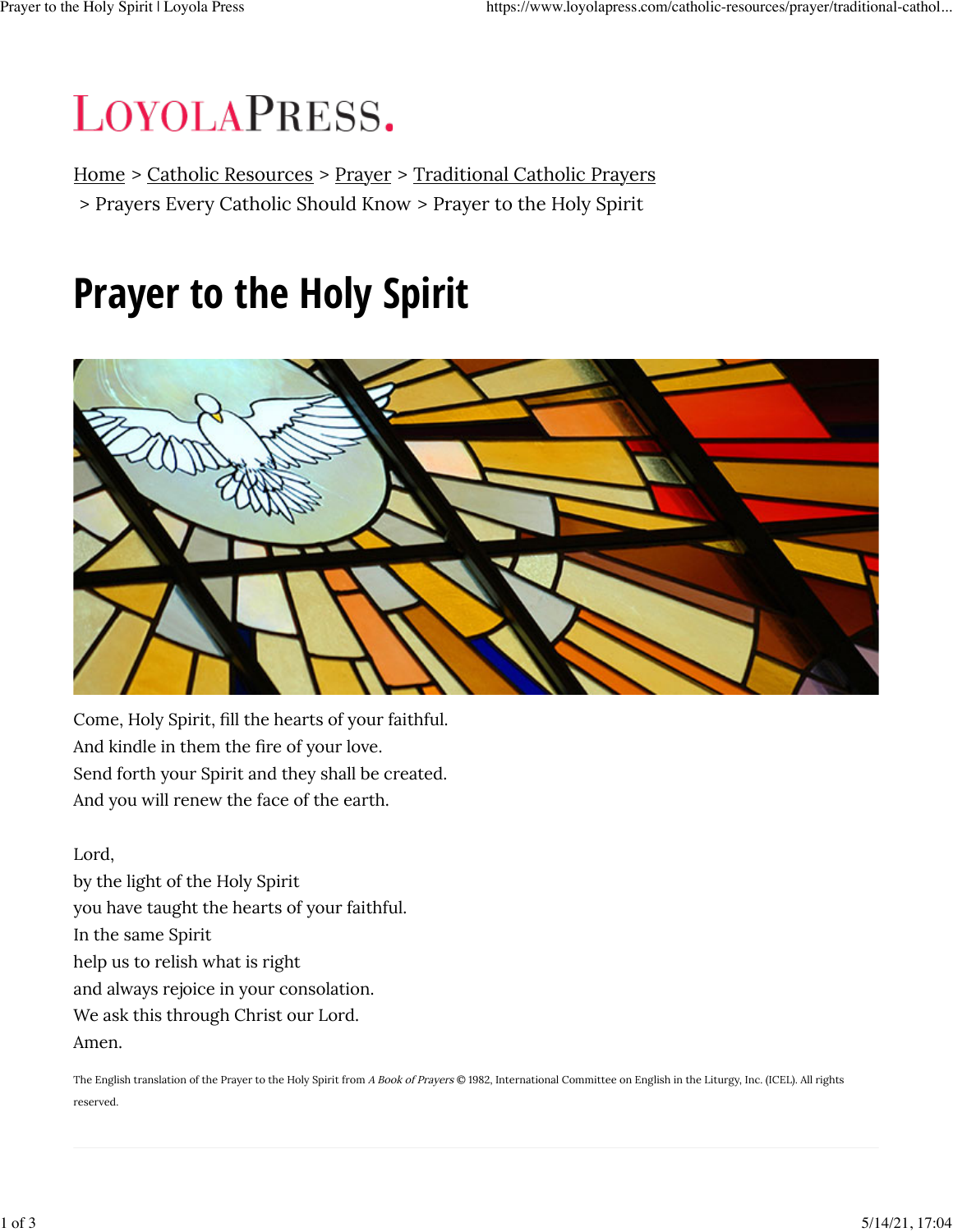### **About the Prayer to the Holy Spirit**

There are very few prayers to God as the Holy Spirit. This prayer was developed from the Pentecost liturgy. The first two lines are the verses sung with the Alleluia before the Gospel on Pentecost. The third and fourth lines are a quote from the Latin translation of Psalm 104, verse 30. It was part of a chant written for Pentecost. The rest of the prayer, which follows "Let us pray" (when it is prayed publicly), is adapted from the former opening prayer of the feast. The feast of Pentecost now has a new opening prayer. The former prayer is the opening prayer for a Mass of the Holy Spirit such as might be celebrated at the opening of a school year.

This prayer is a good example of how a popular prayer to the Holy Spirit came to be composed by the faithful, using verses they heard sung and prayed at the Pentecost liturgy.

### **The Holy Spirit**

In art the Holy Spirit is often depicted as a dove. This is probably because in the New Testament we first meet the Holy Spirit at the baptism of Jesus. Some of the passages that depict the Holy Spirit as a dove include the following:

- . . . and he saw the Spirit of God descending like a dove [and] coming upon him. (Matthew 3:16)
- . . . and the Spirit, like a dove, descending upon him. (Mark 1:10)
- . . . and the holy Spirit descended upon him in bodily form like a dove. (Luke 3:22)

#### **Holy Spirit Memory**



The Holy Spirit reminds us; he reminds us of all that Jesus said. He is the living memory of the Church, and when he reminds us, he helps us understand the words of the Lord.

This remembrance in the Spirit and by virtue of the Spirit . . . is an essential aspect of Christ's presence within us and